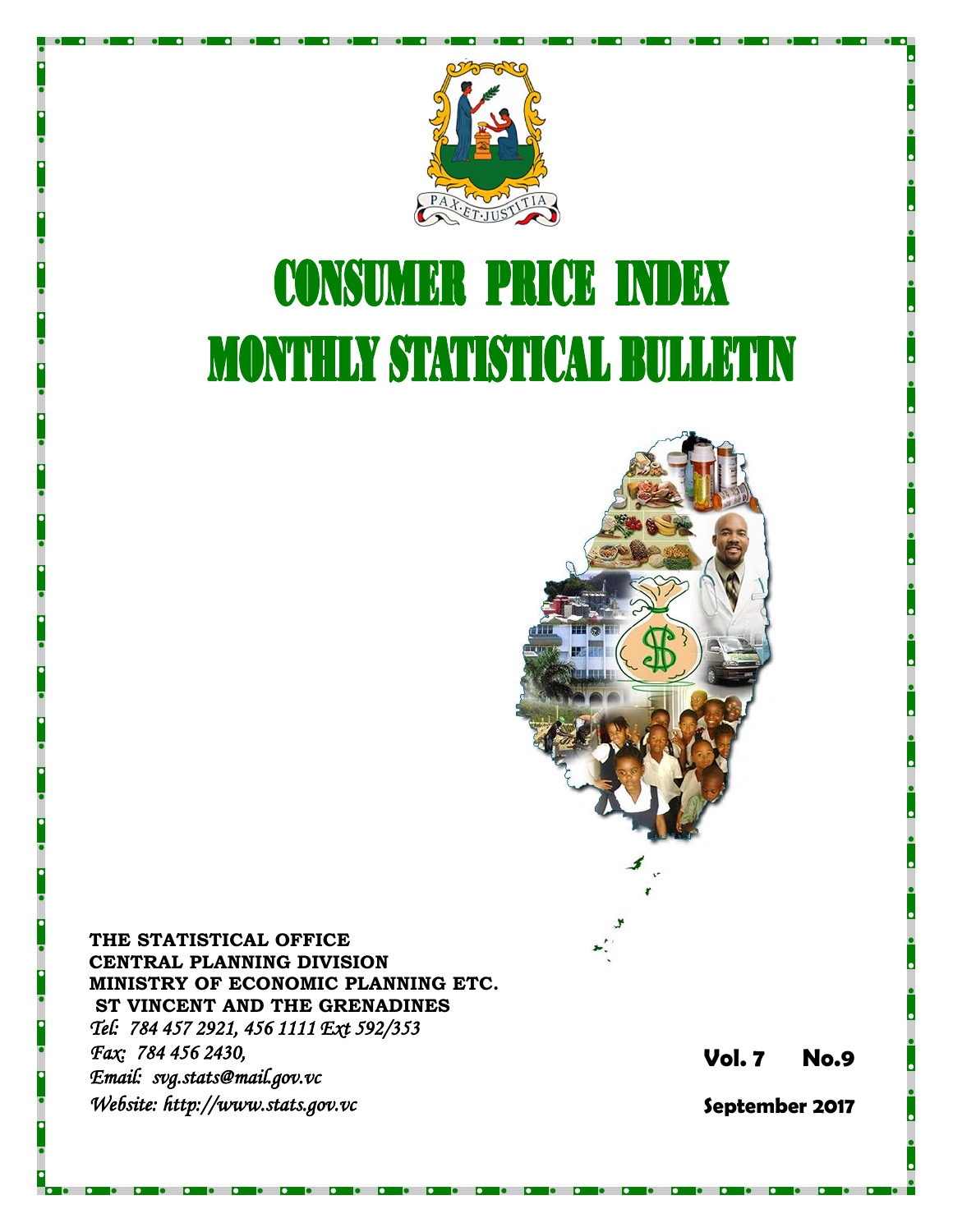# **TABLE OF CONTENTS**

## **Page No.**

|                | Analysis $-$                                                                          | 1  |
|----------------|---------------------------------------------------------------------------------------|----|
|                | Table No.                                                                             |    |
| 1              | <b>Average Retail Price of Selected Items</b>                                         | 3  |
| $\overline{2}$ | Average Retail Price of Selected Items SEPTEMBER 2017 compared<br>With SEPTEMBER 2016 | 4  |
| 3              | The Consumer Price Index by main groups                                               | 8  |
| 4              | The Consumer Price Index contribution to change by Groups                             | 10 |
| 5              | Monthly Items by Group                                                                | 11 |
|                | Chart No.                                                                             |    |
|                | 1 COICOP Percentage Change for the Month of SEPTEMBER 2017                            | 9  |

\* \* \*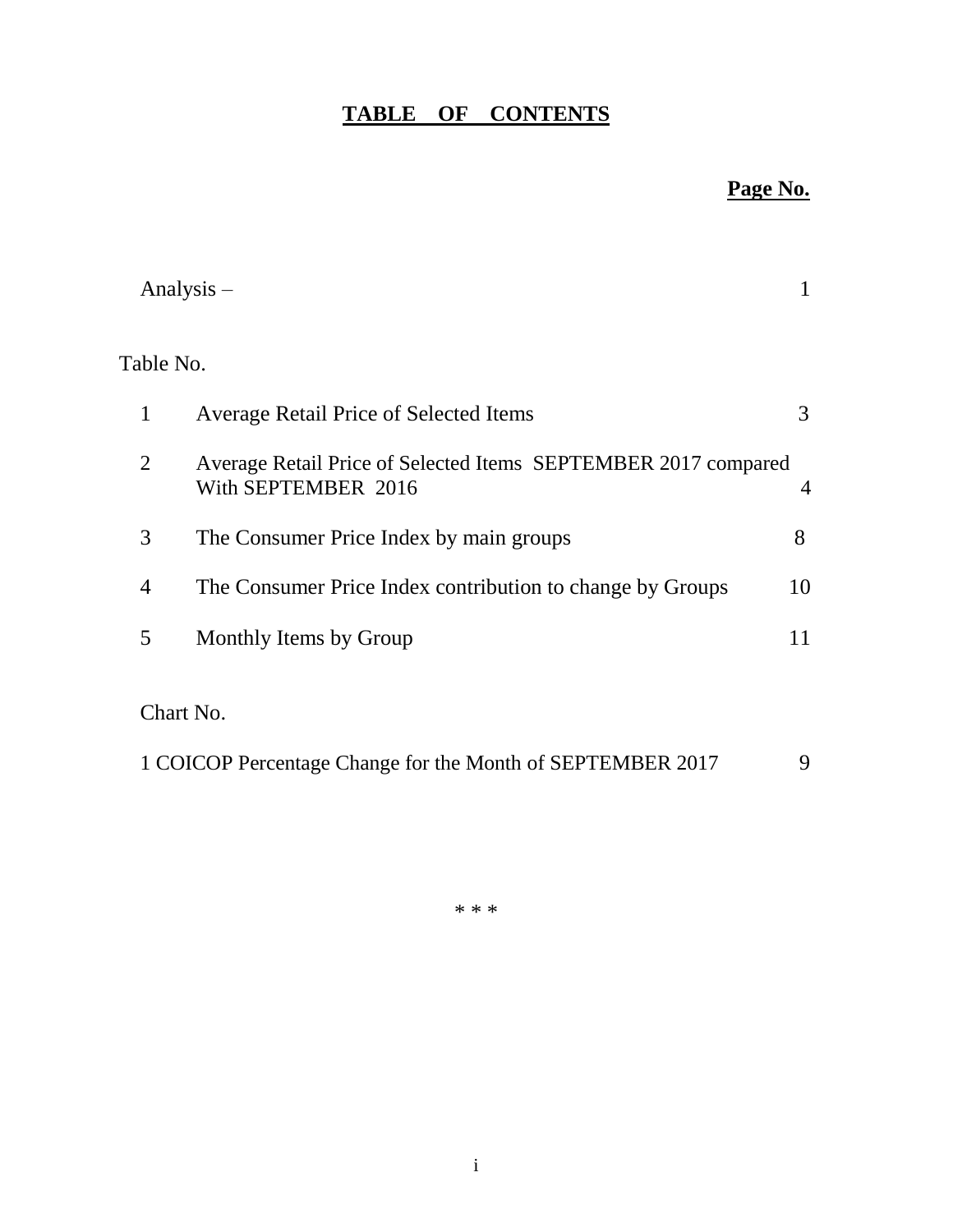### **SEPTEMBER 2017**

The consumer price index recorded no change for the month of September 2017. The "All Items" index remained at 108.4 for the month of September 2017. The "point-to-point" inflation rate stood at 1.9 percent.

Five (5) groups recorded increases during the month, "Food and Non-Alcoholic Beverages" (0.7%), "Education" (0.7%), "Furnishings, Household Equipment and Household Maintenance" (0.6%), "Alcoholic Beverages, Tobacco & Narcotics" (0.4%) and "Restaurants and Hotels" (0.2%). Two (2) groups recorded decreases for the month, "Transport" (1.3%) and "Health" (0.2%).

Five (5) groups remained unchanged during the period, "Clothing and Footwear", "Housing, Electricity, Gas, Water and Other Fuels", "Communication", "Recreation and Culture" and "Miscellaneous Goods and Services".

The "Food and Non-Alcoholic Beverages" group index increased by 0.7 percent due to higher prices for several food items; pepper sauce (28.8%), jacks (25.0%), eddoes (11.0%), black-eye peas (10.2%), christophene (10.0%), brown sugar (9.0%), bacon (8.9%), yams (8.2%), oranges (6.3%), chicken leg quarters (5.7%) and sardines (5.2%).

The 0.7 percent growth in the "Education" index is due mainly to an increase in the annual tuition fees for an overseas university (6.7%) and pre-primary education school fees (1.9%), whereas, the 0.6 percent increase in the group index for "Furnishings, Household Equipment and Household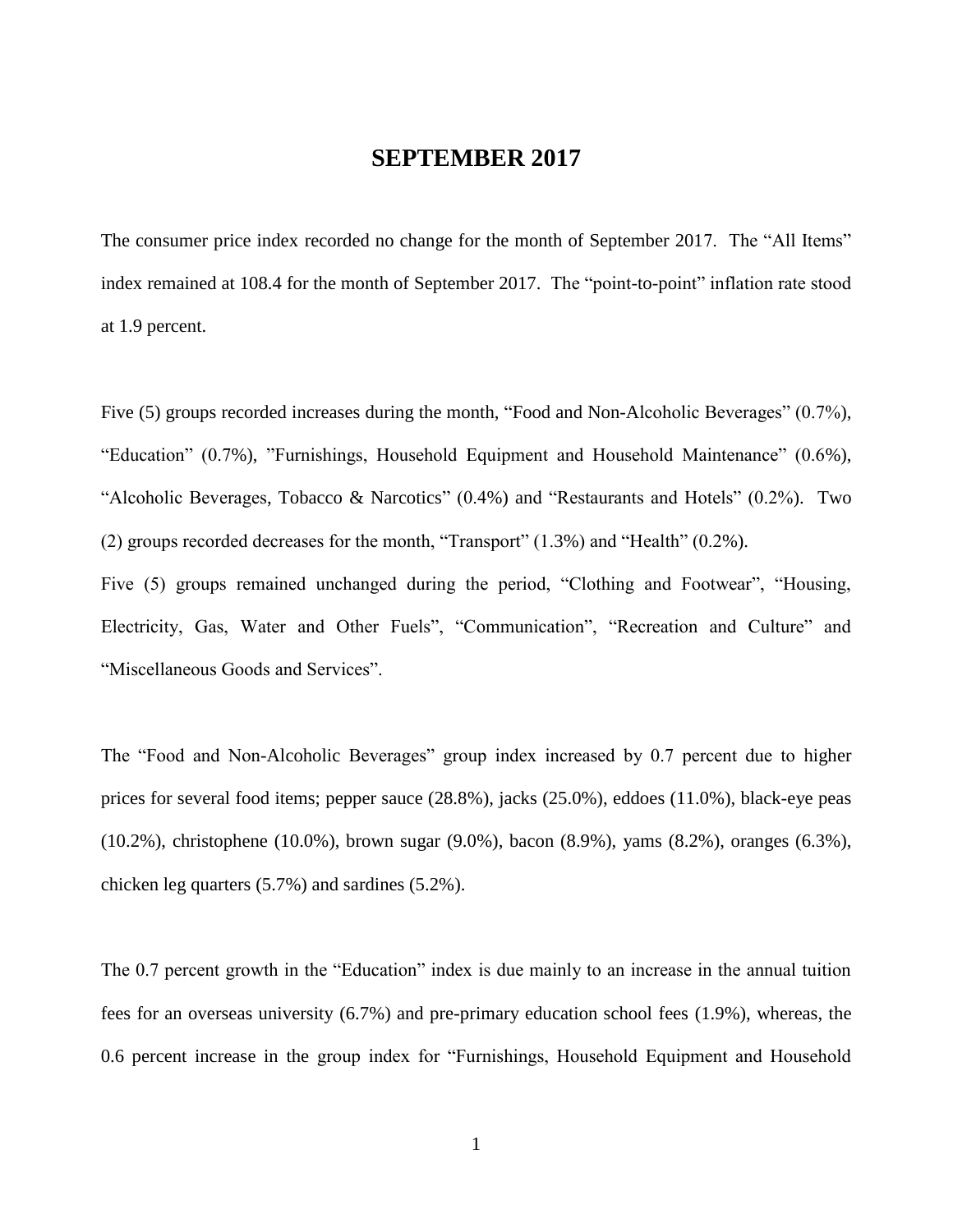Maintenance" is attributed to an increase in the price of a spring mattress (57.9%) and a living room set (6.3%).

The 0.4 percent increase in the "Alcoholic Beverages, Tobacco and Narcotics" index is due to a rise in the price for vodka (5.4%), stout (3.4%) and red wine (3.0%). Similarly, the "Restaurants and Hotels" index grew by 0.2 percent as a result of an increase of 50.0 percent in the price of a school meal and 18.4 percent increase in the cost of on-campus accommodation at overseas universities.

Lower prices for passenger airfare from St Vincent and the Grenadines to several destinations, namely, Trinidad and Tobago (20.9%), St. Lucia (18.6%) and Barbados (18.5%), contributed to the 1.3 percent decline in the "Transport" index, whereas, the 0.2 percent decrease in the "Health" index is mainly due to a reduction in the price of a drug that is used for the treatment of cancer  $(16.7\%)$ .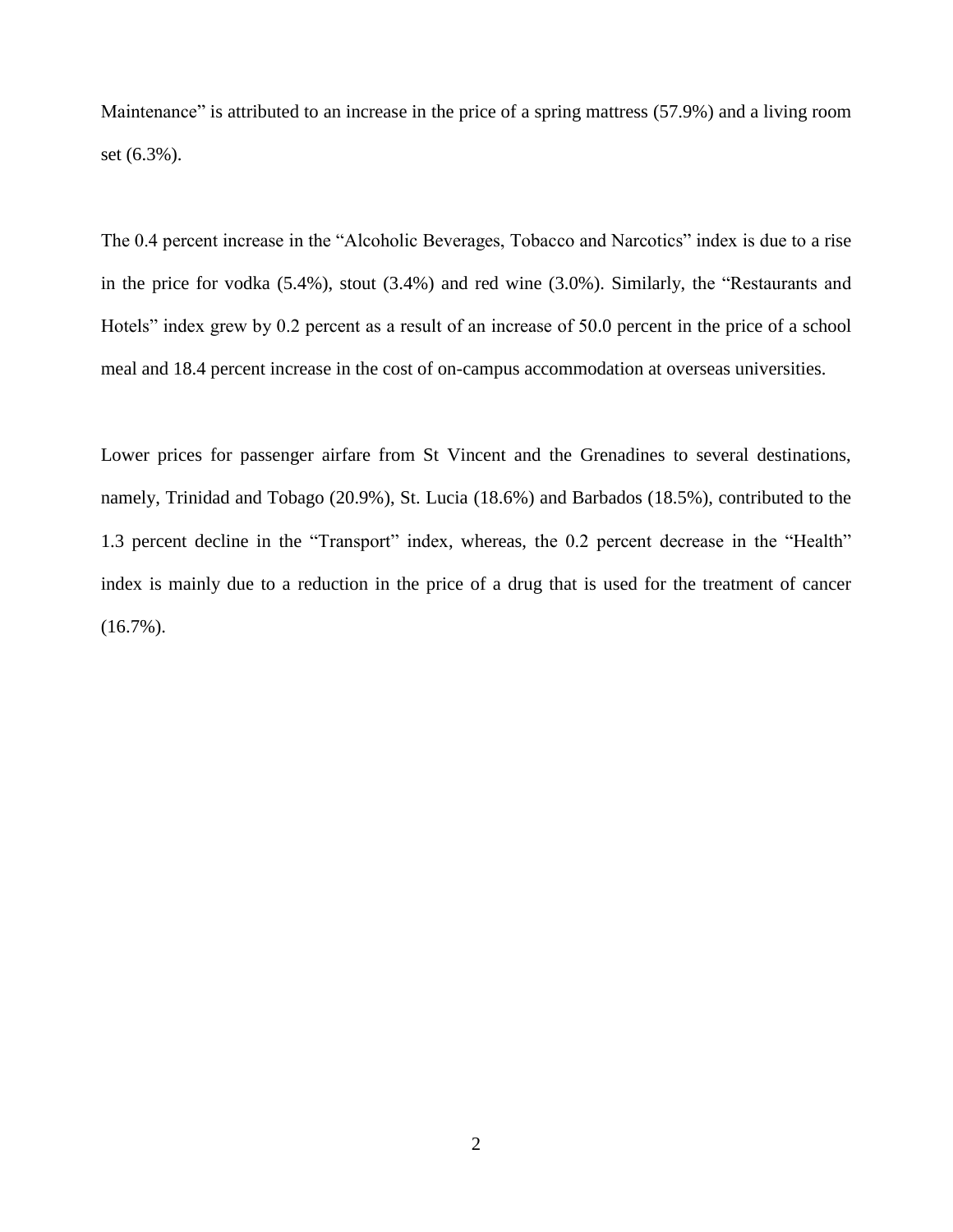| Table 1                                       |  |
|-----------------------------------------------|--|
| <b>Average Retail Price of Selected Items</b> |  |

|                                                                | Unit               | <b>Average Price</b> |               | Change       | Percentage |
|----------------------------------------------------------------|--------------------|----------------------|---------------|--------------|------------|
| <b>Items</b>                                                   | <b>Of</b>          |                      | EC\$          | In           | Change     |
|                                                                | Quantity           | <b>September</b>     | <b>August</b> | <b>Price</b> | In         |
|                                                                |                    | 2017                 | 2017          |              | Price      |
| <b>INCREASED</b>                                               |                    |                      |               |              |            |
| Chicken -leg quarters                                          | Lb                 | 2.97                 | 2.81          | 0.16         | 5.69       |
| Bacon                                                          | 16oz pkt           | 24.21                | 22.24         | 1.97         | 8.86       |
| Jacks                                                          | Lb                 | 5.00                 | 4.00          | 1.00         | 25.00      |
| Sardines in water                                              | $106g \text{ tin}$ | 4.22                 | 4.01          | 0.21         | 5.24       |
| Oranges                                                        | Each               | 0.85                 | 0.80          | 0.05         | 6.25       |
| Christophene                                                   | Lb                 | 3.62                 | 3.29          | 0.33         | 10.03      |
| Eddoes                                                         | Lb                 | 3.34                 | 3.01          | 0.33         | 10.96      |
| Yams                                                           | Lb                 | 3.96                 | 3.66          | 0.30         | 8.20       |
| Black-eye peas                                                 | Lb                 | 6.50                 | 5.90          | 0.60         | 10.17      |
| Brown sugar                                                    | Lb                 | 1.70                 | 1.56          | 0.14         | 8.97       |
| Pepper sauce                                                   | 155ml bottle       | 8.95                 | 6.95          | 2.00         | 28.78      |
| White rum                                                      | 750ml bottle       | 23.63                | 23.30         | 0.33         | 1.42       |
| Whiskey - black label                                          | 750ml bottle       | 120.16               | 118.19        | 1.97         | 1.67       |
| Vodka                                                          | 750ml bottle       | 38.02                | 36.09         | 1.93         | 5.35       |
| Red wine                                                       | 750ml bottle       | 29.19                | 28.35         | 0.84         | 2.96       |
| Stout                                                          | 275ml bottle       | 6.05                 | 5.85          | 0.20         | 3.42       |
| Mattress - spring 54" x 75"                                    | Each               | 1,909.00             | 1,209.00      | 700.00       | 57.90      |
| Living room set                                                | Each               | 4,864.52             | 4,574.36      | 290.16       | 6.34       |
| Pre-primary education fees                                     | Per month          | 275.00               | 270.00        | 5.00         | 1.85       |
| Tuition fee - overseas university - faculty of Social Sciences | Annual             | 8,100.00             | 7,593.75      | 506.25       | 6.67       |
| Mutton lunch                                                   | Each               | 18.25                | 18.00         | 0.25         | 1.39       |
| School meals - pizza                                           | 1 slice            | 3.00                 | 2.00          | 1.00         | 50.00      |
| Accommodation - on campus                                      | semester           | 2,670.95             | 2,255.99      | 414.96       | 18.39      |
| <b>DECREASED</b>                                               |                    |                      |               |              |            |
| Drugs for cancer                                               | 1 mth's supply     | 15                   | 18.00         | $-3.00$      | $-16.67$   |
| Passenger airfare from St. Vincent and the Grenadines to:      |                    |                      |               |              |            |
| St. Lucia                                                      | 1-way              | 458.65               | 563.34        | $-104.69$    | $-18.58$   |
| <b>Barbados</b>                                                | $1$ -way           | 473.73               | 581.45        | $-107.72$    | $-18.53$   |
| Trinidad and Tobago                                            | $1$ -way           | 472.5                | 597.24        | $-124.74$    | $-20.89$   |
| Watermelon                                                     | Lb                 | 3.16                 | 3.49          | $-0.33$      | $-9.46$    |
| Cabbage                                                        | Lb                 | 3.47                 | 3.76          | $-0.29$      | $-7.71$    |
| Tomatoes                                                       | Lb                 | 4.69                 | 5.3           | $-0.61$      | $-11.51$   |
| Carrots                                                        | Lb                 | $\overline{4}$       | 4.52          | $-0.52$      | $-11.50$   |
| Cucumbers                                                      | Lb                 | 2.38                 | 2.98          | $-0.60$      | $-20.13$   |
| Vegetable soup<br>School meals - roti                          | 45g pkt            | 3.65                 | 4.23          | $-0.58$      | $-13.71$   |
|                                                                | Each               | 3.00                 | 5.00          | $-2.00$      | $-40.00$   |
|                                                                |                    |                      |               |              |            |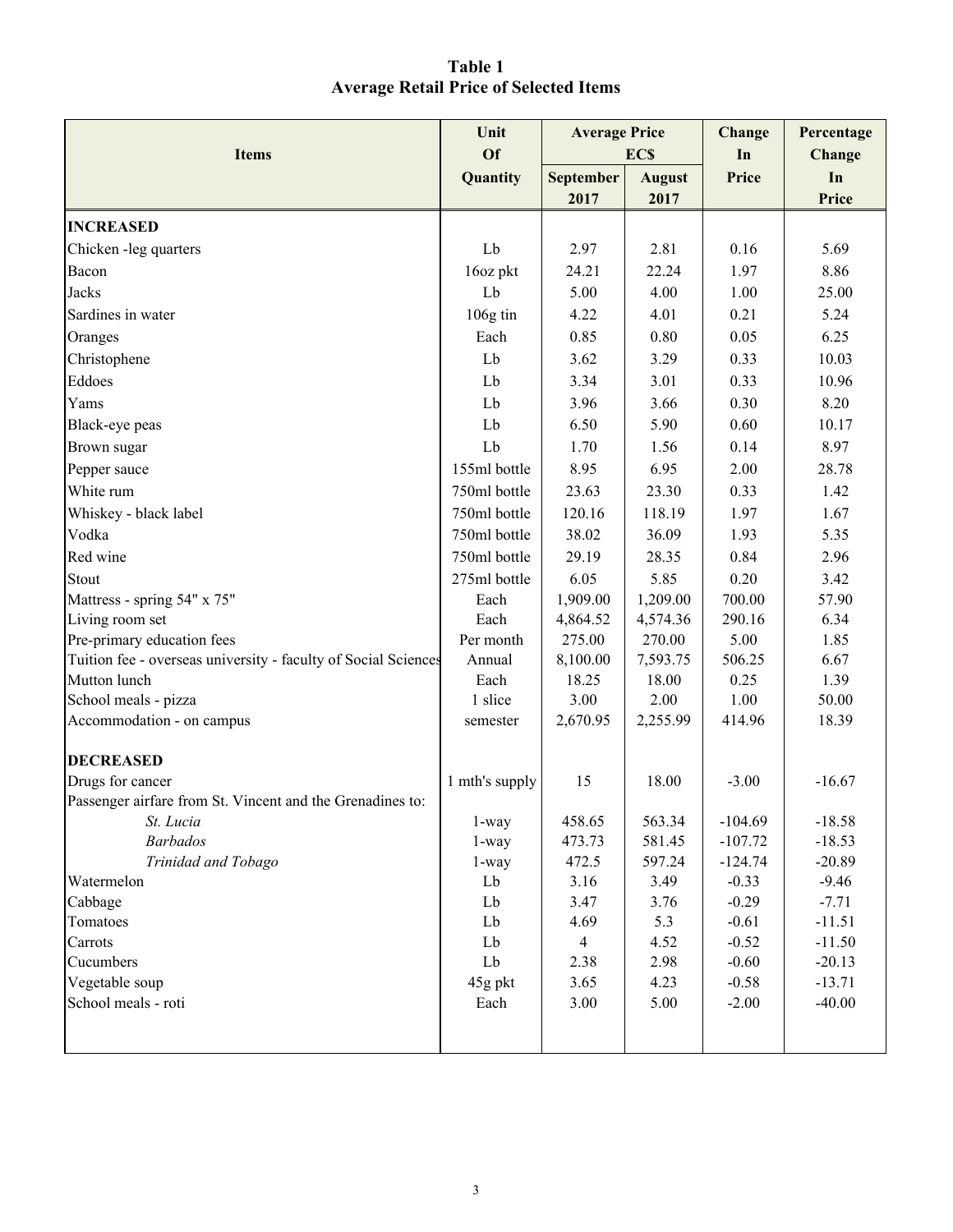## Table 2.1 Average Retail Price of Selected Items September 2017 Compared With September 2016

| Unit                                  |               | Average    |                  | <b>Change</b> | Percentage    |
|---------------------------------------|---------------|------------|------------------|---------------|---------------|
| <b>Items</b>                          | of            | <b>ECS</b> |                  | in            | <b>Change</b> |
|                                       | Quantity      | September  | <b>September</b> | <b>Price</b>  | in            |
|                                       |               | 2017       | 2016             |               | <b>Price</b>  |
|                                       |               |            |                  |               |               |
| <b>FOOD AND NON-ALCOHOLIC</b>         |               |            |                  |               |               |
| <b>BEVERAGES</b>                      |               |            |                  |               |               |
| Beef - Fresh                          | Lb.           | 8.00       | 8.00             | 0.00          | 0.00          |
| Chicken - Whole                       | Lb.           | 6.68       | 6.55             | 0.13          | 1.98          |
| Chicken - Leg Quarters                | Lb.           | 2.97       | 2.68             | 0.29          | 10.82         |
| Chicken - Backs                       | Lb.           | 1.61       | 1.62             | $-0.01$       | $-0.62$       |
| Chicken - Wings                       | Lb.           | 4.43       | 4.53             | $-0.10$       | $-2.21$       |
| <b>Turkey Wings</b>                   | Lb.           | 2.99       | 2.44             | 0.55          | 22.54         |
| Fish - Fresh (Deep Sea)               | Lb.           | 9.00       | 9.00             | 0.00          | 0.00          |
| Fish - Fresh (Jacks)                  | Lb.           | 5.00       | 4.00             | 1.00          | 25.00         |
| Fish - Fresh (Robins)                 | Lb.           | 4.00       | 5.00             | $-1.00$       | $-20.00$      |
| Chicken Franks                        |               | 5.64       | 5.28             | 0.36          | 6.76          |
|                                       | 340 g Pk      |            |                  |               |               |
| Luncheon Meat (pork)                  | 340 g         | 8.17       | 7.95             | 0.22          | 2.77          |
| Codfish                               | Lb.           | 14.83      | 14.04            | 0.79          | 5.63          |
| Cornflakes                            | 12 oz         | 14.12      | 13.03            | 1.09          | 8.37          |
| Pasta - Elbows                        | 340 g         | 4.71       | 4.60             | 0.11          | 2.28          |
| Milk - Evaporated                     | 410g Tin      | 3.30       | 3.08             | 0.22          | 7.14          |
| Milk - Condensed                      | 397g Tin      | 3.60       | 3.29             | 0.31          | 9.42          |
| Bread-Small Loaf, white               | 5 Pk          | 2.02       | 2.02             | 0.00          | 0.00          |
| Bread - Large Sliced Pan Loaf (white) | Each          | 4.25       | 4.25             | 0.00          | 0.00          |
| Eggs                                  | Doz           | 8.52       | 8.96             | $-0.44$       | $-4.91$       |
| Orange Juice                          | 19 oz Tin     | 9.16       | 8.83             | 0.33          | 3.74          |
| Sugar - Brown (loose)                 | Lb.           | 1.69       | 1.54             | 0.15          | 9.74          |
| Sugar - White (loose)                 | Lb.           | 2.03       | 1.72             | 0.31          | 18.02         |
| Flour - Loose                         | Lb.           | 1.36       | 1.39             | $-0.03$       | $-2.16$       |
| Flour - Packaged (white)              | 2 kg          | 6.75       | 6.67             | 0.08          | 1.20          |
| Flour - Packaged (wholewheat)         | 2 kg          | 7.29       | 7.29             | 0.00          | 0.00          |
| Rice - Loose                          | Lb.           | 1.96       | 1.92             | 0.04          | 2.08          |
| Rice - Package                        | 2 kg          | 10.55      | 10.53            | 0.02          | 0.22          |
| <b>Bananas</b>                        | Lb.           | 1.34       | 1.34             | 0.00          | 0.00          |
| <b>Breadfruit</b>                     | Lb.           | 2.58       | 2.54             | 0.04          | 1.57          |
| Eddoes                                | Lb.           | 3.34       | 3.13             | 0.21          | 6.71          |
| Dasheens                              | Lb.           | 2.02       | 2.15             | $-0.13$       | $-6.05$       |
| <b>Sweet Potatoes</b>                 | Lb.           | 2.22       | 2.19             | 0.03          | 1.37          |
| Oranges                               | Each          | 0.85       | 0.79             | 0.06          | 7.59          |
| Tomatoes                              | Lb.           | 4.69       | 3.90             | 0.79          | 20.26         |
| Cooking Margarine                     | 445g Tub      | 9.06       | 8.81             | 0.25          | 2.84          |
| Vegetable Oil                         | Litre         | 12.38      | 12.42            | $-0.04$       | $-0.36$       |
| Powdered Chocolate                    | 300g Pk       | 10.79      | 10.66            | 0.13          | 1.22          |
| Hairoun Fruit Cocktail (not cold)     | 280 ml Bottle | 2.56       | 2.31             | 0.25          | 10.82         |
| Vitamalt                              | 310 ml Bottle | 5.68       | 5.65             | 0.03          | 0.53          |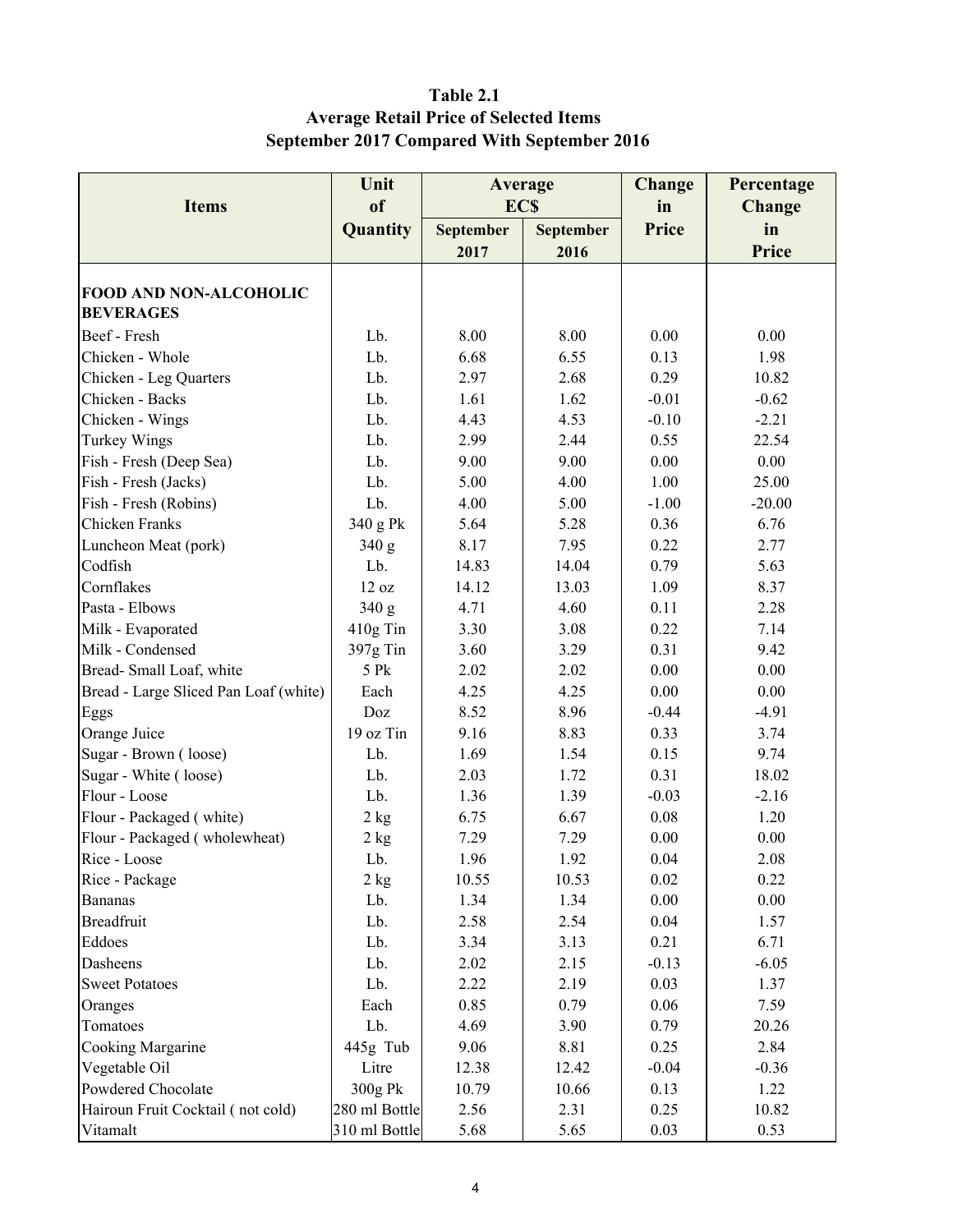### Table 2.2 Average Retail Price of Selected Items September 2017 Compared With September 2016

|                                              | Unit                   | Average   |            |                     | Percentage    |
|----------------------------------------------|------------------------|-----------|------------|---------------------|---------------|
| <b>Items</b>                                 | <sub>of</sub>          |           | <b>ECS</b> | <b>Change</b><br>in | <b>Change</b> |
|                                              | Quantity               | September | September  | Price               | in            |
|                                              |                        | 2017      | 2016       |                     | <b>Price</b>  |
|                                              |                        |           |            |                     |               |
| <b>ALCOHOLIC BEVERAGES, TOBACCO &amp;</b>    |                        |           |            |                     |               |
| <b>NARCOTICS</b>                             |                        |           |            |                     |               |
| Rum - Local (White)                          | 750 ml Bot.            | 29.89     | 29.14      | 0.75                | 2.57          |
| Beer - Local                                 | 280 ml Bot.            | 4.55      | 4.61       | $-0.06$             | $-1.30$       |
| Cigarettes                                   | Pkt. $(10)$            | 4.19      | 4.12       | 0.07                | 1.70          |
| Table wine (local)                           | 26 oz Bot.             | 21.24     | 19.00      | 2.24                | 11.79         |
| <b>CLOTHING &amp; FOOTWEAR</b>               |                        |           |            |                     |               |
| Textile material - Terelyne                  | Yd.                    | 47.95     | 47.95      | 0.00                | 0.00          |
| Textile material - Linen                     | Yd.                    | 17.95     | 17.95      | 0.00                | 0.00          |
| Men's Shirts - Long Sleeve                   | Each                   | 69.95     | 69.95      | 0.00                | 0.00          |
| Men's Jeans (long) - size 30                 | Each                   | 49.95     | 49.95      | 0.00                | 0.00          |
| Men's Shoes -Formal                          | Pair                   | 79.79     | 79.79      | 0.00                | $0.00\,$      |
| Women's Shoes - Formal                       | Pair                   | 89.77     | 89.77      | 0.00                | 0.00          |
| Women's 2Pc Skirtsuit (polyester) large      | Each                   | 100.00    | 100.00     | 0.00                | 0.00          |
| Women's Blouse (cotton/Spandex)              | Each                   | 29.95     | 29.95      | 0.00                | 0.00          |
| HOUSING, WATER, ELECTRICITY                  |                        |           |            |                     |               |
| <b>GAS AND OTHER FUELS</b>                   |                        |           |            |                     |               |
| Rent:                                        |                        |           |            |                     |               |
| Unfurnished House -2 Bedrooms                | Month                  | 567.86    | 567.86     | 0.00                | 0.00          |
| Unfurnished House -3 Bedrooms                | Month                  | 612.50    | 612.50     | 0.00                | 0.00          |
| Furnished Apartment - 2 Bedrooms             | Month                  | 791.67    | 791.67     | 0.00                | 0.00          |
| Cement - Portland (grey)                     | 94 Lbs                 | 20.89     | 24.90      | $-4.01$             | $-16.10$      |
| Galvanise Sheets 10 ft.                      |                        | 94.24     | 86.62      | 7.62                | 8.80          |
| Oil Paint                                    | Length<br>Gallon       | 112.87    | 105.00     | 7.87                | 7.50          |
|                                              |                        |           | 62.07      | 7.11                |               |
| Lumber -Dressed Treated Yellow Pine (1x12x12 | Length<br>5000 Gallons | 69.18     |            |                     | 11.45         |
| Water - Consumption Charge                   |                        | 37.50     | 37.50      | 0.00                | $0.00\,$      |
| Kerosene                                     | Gallon                 | 6.61      | 8.33       | $-1.72$             | $-20.65$      |
| Charcoal                                     | Sack                   | 40.00     | 40.00      | 0.00                | 0.00          |
| Cooking Gas                                  | 20 Lb. Cyl.            | 37.52     | 34.00      | 3.52                | 10.35         |
| <b>Electricity Consumption Charge</b>        | <b>140 KWH</b>         | 105.21    | 110.04     | $-4.83$             | $-4.39$       |
| <b>FURNISHING, HOUSEHOLD</b>                 |                        |           |            |                     |               |
| <b>EQUIPMENT AND HOUSEHOLD</b>               |                        |           |            |                     |               |
| <b>MAINTENANCE</b>                           |                        |           |            |                     |               |
| Bed - Cherry 54"x75"                         | Each                   | 1,162.88  | 1,162.50   | 0.38                | 0.03          |
| Double size sheets - coloured/cotton         | Each                   | 105.00    | 105.00     | 0.00                | 0.00          |
| Frying Pan - 12" - non-stick                 | Each                   | 55.84     | 52.76      | 3.08                | 5.84          |
| Laundry Soap                                 | Each                   | 1.24      | 1.15       | 0.09                | 7.83          |
| Electrical Bulb - 60W                        | Each                   | 6.16      | 6.34       | $-0.18$             | $-2.84$       |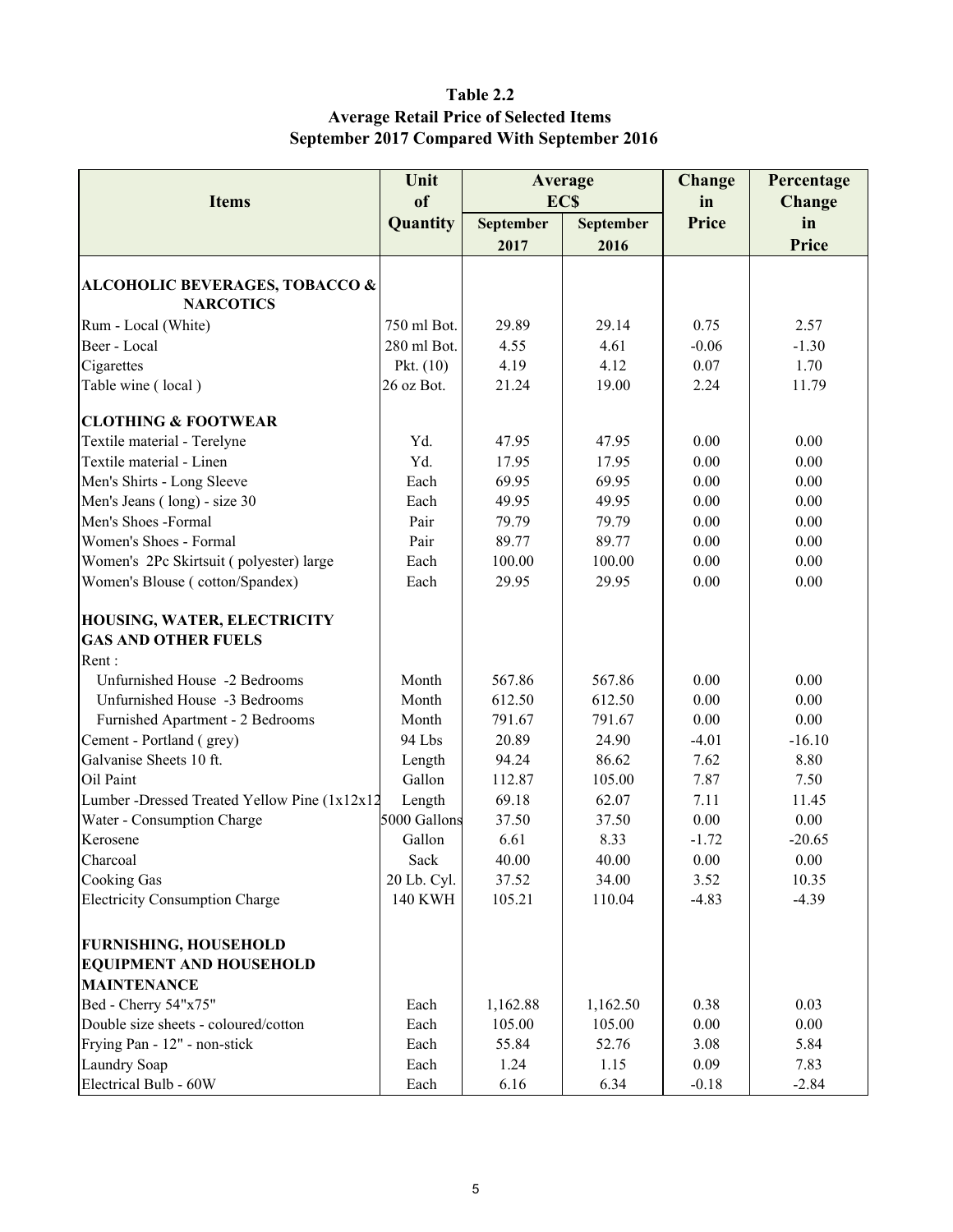### Table 2.3 Average Retail Price of Selected Items September 2017 Compared With September 2016

|                                              | Unit         | Average        |           | Change | Percentage    |
|----------------------------------------------|--------------|----------------|-----------|--------|---------------|
| <b>Items</b>                                 | of           | <b>ECS</b>     |           | in     | <b>Change</b> |
|                                              | Quantity     | September      | September | Price  | in            |
|                                              |              | 2017           | 2016      |        | Price         |
|                                              |              |                |           |        |               |
| <b>HEALTH</b>                                |              |                |           |        |               |
| Doctor's Fee - Gynaecologist                 | Visit        | 60.00          | 60.00     | 0.00   | 0.00          |
| Eye Care                                     | Test         | 100.00         | 100.00    | 0.00   | 0.00          |
| Hospitalisation (Private Ward)               | Day          | 75.00          | 75.00     | 0.00   | 0.00          |
| Drug for Hypertension                        | Month supply | 3.50           | 3.50      | 0.00   | 0.00          |
| Drug for Diabetes                            | Month supply | 12.57          | 12.57     | 0.00   | 0.00          |
| Cough, Cold Preparation                      | 125 ml.      | 15.09          | 15.09     | 0.00   | 0.00          |
| Dental Care                                  | Visit        | 123.33         | 123.33    | 0.00   | 0.00          |
| Chest X-ray                                  | Test         | 150.00         | 120.00    | 30.00  | 25.00         |
| <b>TRANSPORT</b>                             |              |                |           |        |               |
| Petrol - Unleaded                            | Gallon       | 11.08<br>10.30 |           | 0.78   | 7.57          |
| Vehicle License (car) - not exd. 2000 lbs    | Year         | 590.00         | 590.00    |        | 0.00          |
| Bus Fare - Mesopotamia                       | One Way      | 3.00           | 3.00      |        | 0.00          |
| Boat Fare - Bequia                           | One Way      | 25.00          | 25.00     | 0.00   | 0.00          |
| <b>COMMUNICATION</b>                         |              |                |           |        |               |
| Telephone Service - rental of line- domestic | Month        | 23.66          | 23.46     | 0.20   | 0.85          |
| Telephone - Consumption Charge               | 226 Units    | 18.08          | 18.08     | 0.00   | 0.00          |
| <b>Internet Charge</b>                       | Month        | 102.14         | 101.70    | 0.44   | 0.43          |
| Fixed Line Domestic Rate - peak              | Minute       | 0.08           | 0.08      | 0.00   | 0.00          |
| Mobile to Mobile - domestic                  | Minute       | 0.98           | 0.91      | 0.07   | 7.69          |
| <b>RECREATION AND CULTURE</b>                |              |                |           |        |               |
| Television 26 " Flat panel                   | Each         | 1993.82        | 1,992.64  | 1.18   | 0.06          |
| Cable TV Basic Charge                        | Month        | 74.75          | 74.75     | 0.00   | 0.00          |
| Laptop Computer -13.3 " screen 2 GB          | Each         | 3832.40        | 3,830.12  | 2.28   | 0.06          |
| Desktop Computer - 14" Monitor 3 GB          | Each         | 2071.53        | 2,070.30  | 1.23   | 0.06          |
| Car Remote Control                           | Each         | 250.00         | 250.00    | 0.00   | 0.00          |
| Dog Food (Canned)                            | 374 g Tin    | 3.82           | 3.56      | 0.26   | 7.30          |
| Dance Admission to Night Club                | Per Person   | 20.00          | 20.00     | 0.00   | 0.00          |
| Carnival costume and Band Fees (Adult)       | Each         | 350.00         | 325.00    | 25.00  | 7.69          |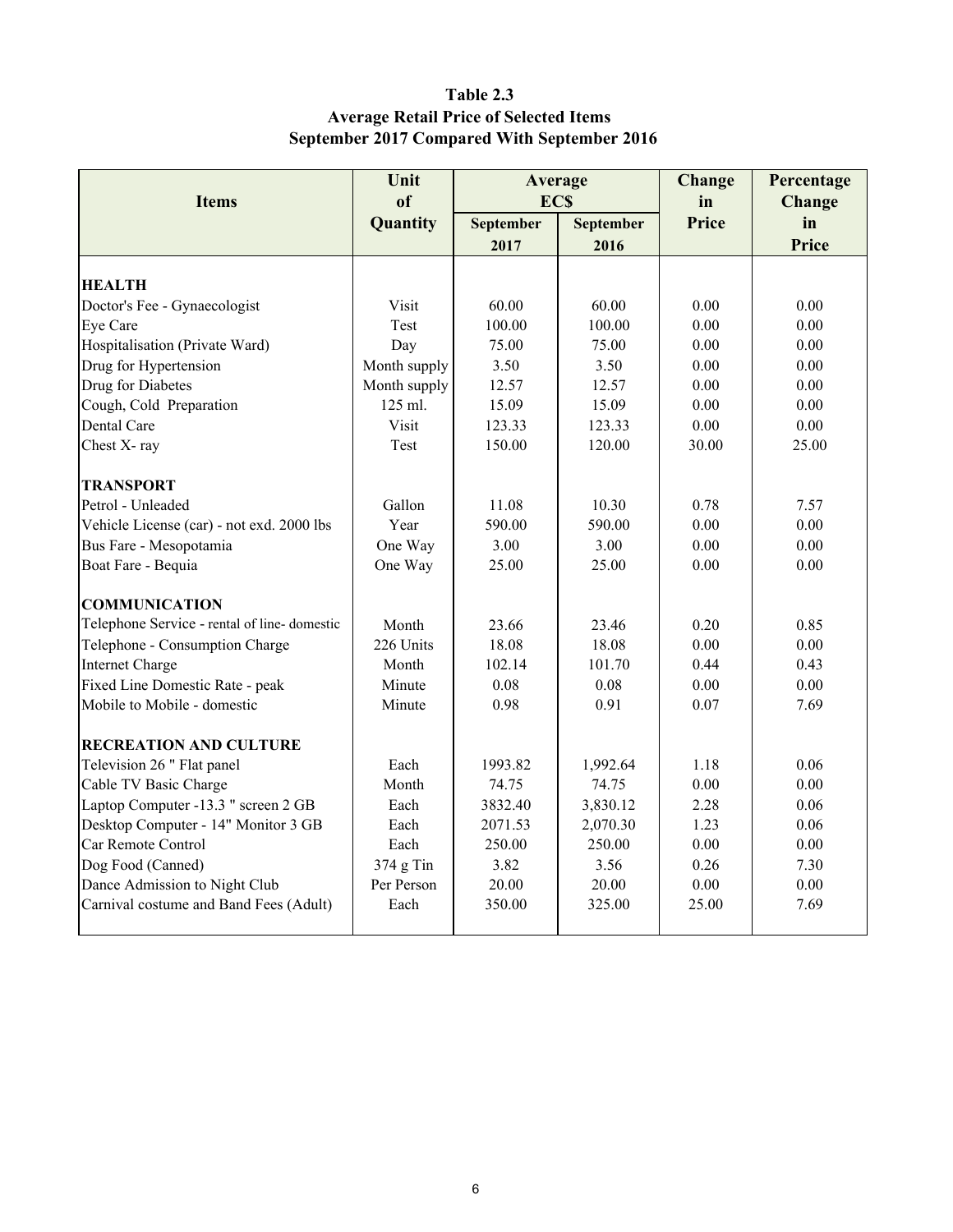#### Table 2.4 Average Retail Price of Selected Items September 2017 Compared With September 2016

| <b>Items</b>                        | Unit<br><sub>of</sub> |                  | Average<br><b>ECS</b> | <b>Change</b><br>in | Percentage<br><b>Change</b> |
|-------------------------------------|-----------------------|------------------|-----------------------|---------------------|-----------------------------|
|                                     | Quantity              | <b>September</b> | <b>September</b>      | Price               | in                          |
|                                     |                       | 2017             | 2016                  |                     | <b>Price</b>                |
|                                     |                       |                  |                       |                     |                             |
| <b>EDUCATION</b>                    |                       |                  |                       |                     |                             |
| Pre-Primary - Private               | Month                 | 217.50           | 215.00                | 2.50                | 1.16                        |
| Primary School Fee - Private        | Term                  | 825.00           | 825.00                | 0.00                | 0.00                        |
| Secondary School Fee - Private      | Term                  | 100.00           | 100.00                | 0.00                | 0.00                        |
| Newspaper - Local                   | Each                  | 1.50             | 1.50                  | 0.00                | 0.00                        |
| Exercise Book - Primary - 24 leaves | Each                  | 0.78             | 0.78                  | 0.00                | 0.00                        |
| <b>Lead Pencils</b>                 | Each                  | 0.87             | 0.82                  | 0.05                | 6.10                        |
| Mathematics Textbook - From 4       | Each                  | 79.72            | 79.72                 | 0.00                | 0.00                        |
| Tuition for local evening classes   | Per Subject           | 100.00           | 100.00                | 0.00                | 0.00                        |
| <b>RESTAURANTS AND HOTELS</b>       |                       |                  |                       |                     |                             |
| Chicken Lunch - regular             | Each                  | 13.96            | 13.86                 | 0.10                | 0.72                        |
| Fish Lunch - regular                | Each                  | 15.51            | 13.86                 | 1.65                | 11.90                       |
| Fast Food - 2 Pc Chicken and Fries  | Each                  | 17.05            | 16.85                 | 0.20                | 1.19                        |
| <b>MISCELLANEOUS GOODS</b>          |                       |                  |                       |                     |                             |
| <b>AND SERVICES</b>                 |                       |                  |                       |                     |                             |
| <b>Toilet Soap</b>                  | 125g                  | 3.56             | 3.51                  | 0.05                | 1.28                        |
| Toothpaste                          | 130g Tube             | 9.16             | 9.07                  | 0.09                | 0.99                        |
| Men's Haircut                       | <b>Visit</b>          | 10.00            | 10.00                 | 0.00                | 0.00                        |
| Women's Hairdressing (Relaxer)      | Visit                 | 69.82            | 64.81                 | 5.01                | 7.73                        |
| Disposable Diapers (medium)         | 10 per Pk.            | 12.96            | 12.88                 | 0.08                | 0.62                        |
| Health Insurance - Group (family)   | $\geq$ 3 Persons      | 307.00           | 307.00                | 0.00                | 0.00                        |
| Legal Expenses (Affidavit)          | Fee                   | 250.00           | 250.00                | 0.00                | 0.00                        |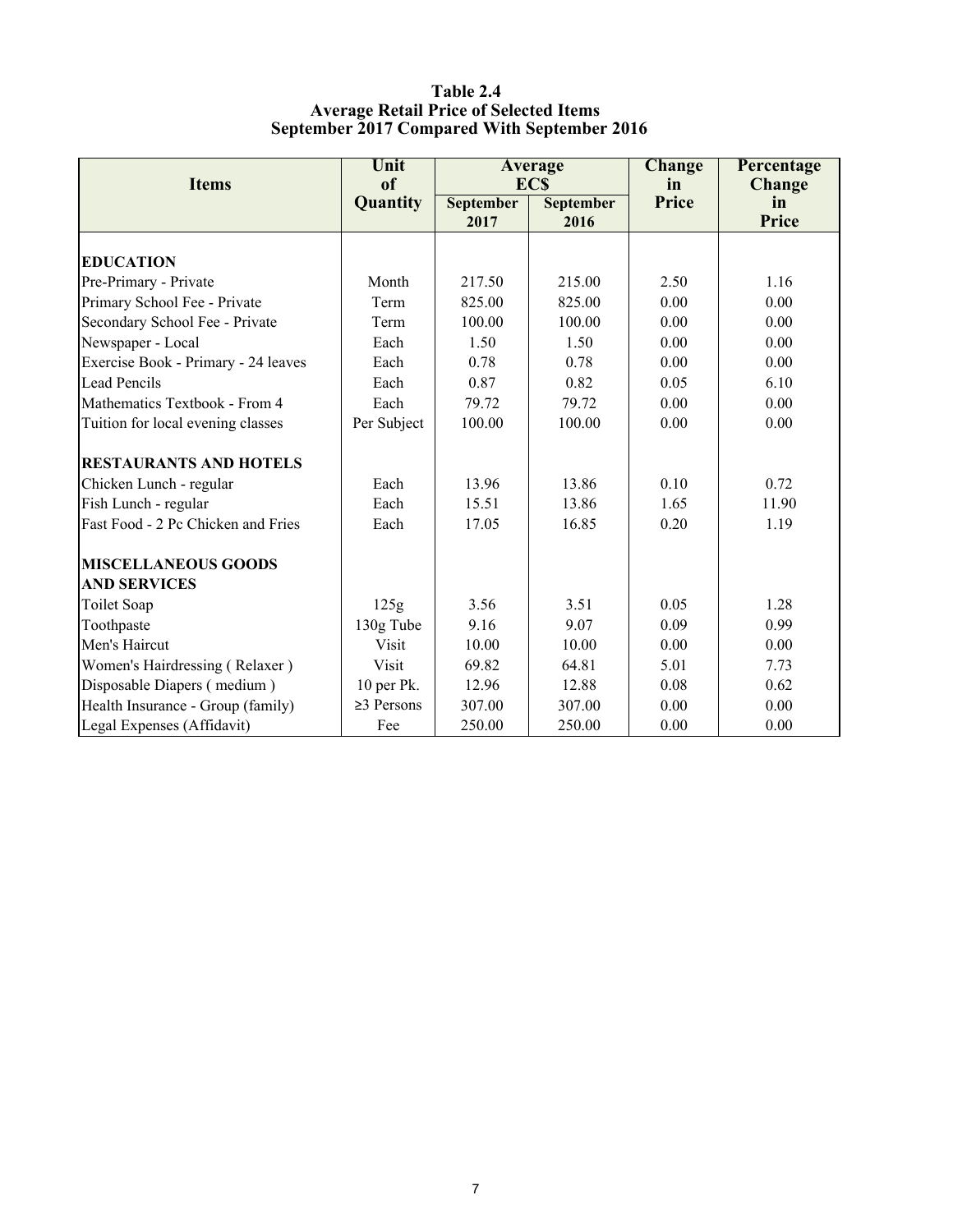| Table 3                                 |  |
|-----------------------------------------|--|
| The Consumer Price Index by Main Groups |  |
| <b>January 2010 = 100</b>               |  |

| <b>Groups</b>                                                     | Weight August September September |       |       |       | <b>Percentage Change</b><br><b>Over Previous:</b> |                   |  |
|-------------------------------------------------------------------|-----------------------------------|-------|-------|-------|---------------------------------------------------|-------------------|--|
|                                                                   |                                   | 2017  | 2017  | 2016  | <b>Month</b><br><b>August</b>                     | Year<br>September |  |
| 01. Food and Non-Alcoholic Beverages                              | 21.91                             | 114.3 | 115.1 | 111.4 | 0.7                                               | 3.3               |  |
| 02. Alcoholic Beverages, Tobacco & Narcotics                      | 3.87                              | 117.8 | 118.3 | 114.9 | 0.4                                               | 3.0               |  |
| 03. Clothing and Footwear                                         | 3.22                              | 105.2 | 105.2 | 104.8 | 0.0                                               | 0.4               |  |
| 04. Housing, Water, Electricity, Gas and other<br>Fuels           | 30.06                             | 99.0  | 99.0  | 99.3  | 0.0                                               | $-0.3$            |  |
| 05. Furnishings, Household Equipment and<br>Household Maintenance |                                   | 108.7 | 109.3 | 103.1 | 0.6                                               | 6.0               |  |
| 06. Health                                                        | 1.79                              | 106.8 | 106.6 | 107.6 | $-0.2$                                            | $-0.9$            |  |
| 07. Transport                                                     | 11.84                             | 122.3 | 120.7 | 118.4 | $-1.3$                                            | 1.9               |  |
| 08. Communication                                                 | 9.41                              | 111.9 | 111.9 | 106.8 | 0.0                                               | 4.8               |  |
| 09. Recreation and Culture                                        | 3.81                              | 104.5 | 104.5 | 104.0 | 0.0                                               | 0.5               |  |
| 10. Education                                                     | 1.32                              | 109.3 | 110.1 | 109.3 | 0.7                                               | 0.7               |  |
| 11. Restaurants and Hotels                                        | 1.87                              | 105.8 | 106.0 | 102.7 | 0.2                                               | 3.2               |  |
| 12. Miscellaneous Goods and Services                              | 4.31                              | 102.8 | 102.8 | 101.4 | 0.0                                               | 1.4               |  |
| <b>ALL ITEMS</b>                                                  | 100.00                            | 108.4 | 108.4 | 106.4 | 0.0                                               | 1.9               |  |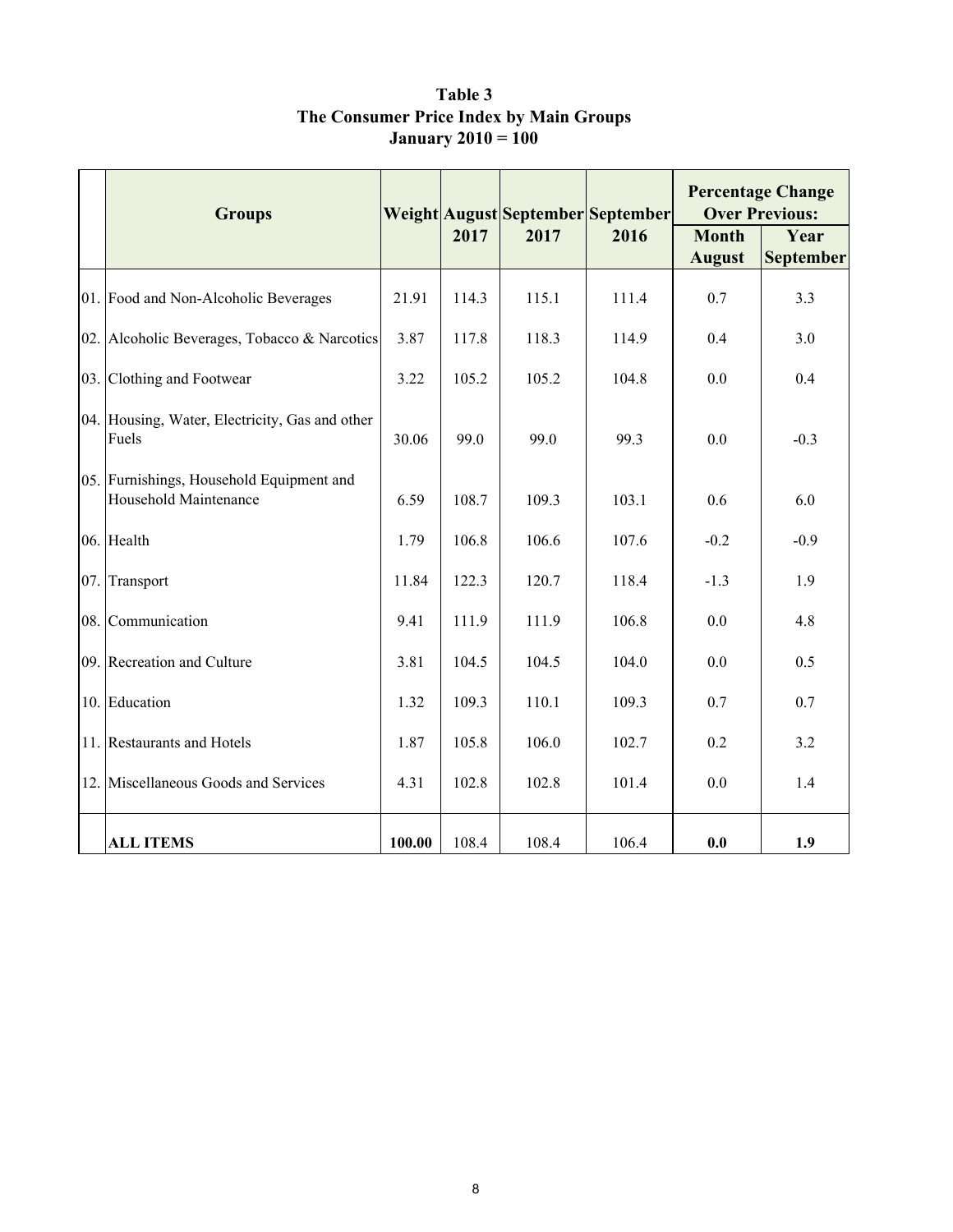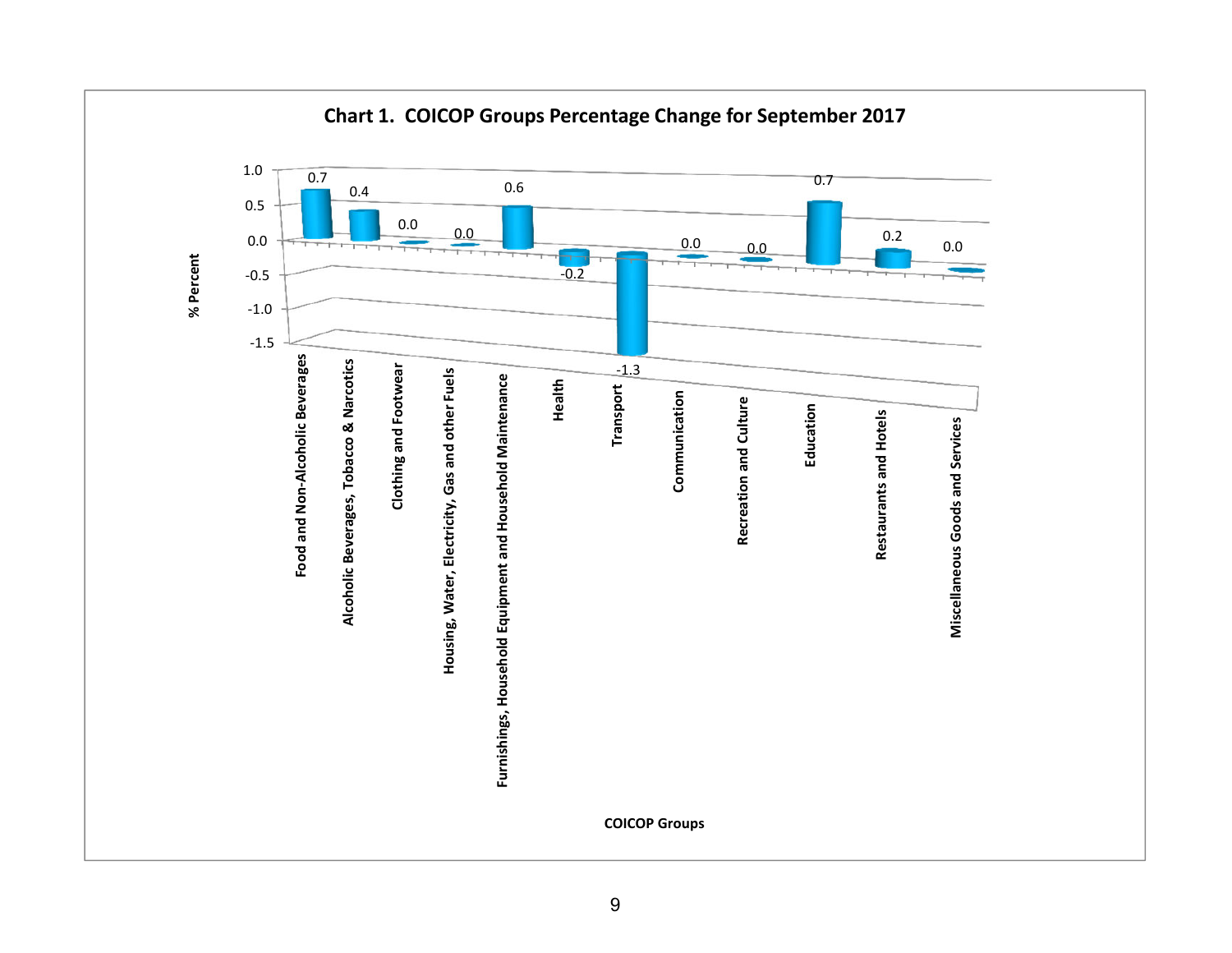#### Contribution To Change Table 4 The Consumer Price Index By Main GroupsJanuary 2010 = 100

|    |                                                               |        |                       |                   |                      |                       | <b>Cost Weight</b>       |                | <b>Change in Contribution</b> |
|----|---------------------------------------------------------------|--------|-----------------------|-------------------|----------------------|-----------------------|--------------------------|----------------|-------------------------------|
|    | <b>Groups</b>                                                 | Weight | <b>August</b><br>2017 | September<br>2017 | Percentage<br>Change | <b>August</b><br>2017 | <b>September</b><br>2017 | Cost<br>Weight | to<br>Change<br>$\frac{6}{6}$ |
|    | 1. Food and Non-Alcoholic Beverages                           | 21.91  | 114.3                 | 115.1             | 0.7                  | 2,504.31              | 2,521.84                 | 17.5           |                               |
| 2. | Alcoholic Beverages, Tobacco & Narcotics                      | 3.87   | 117.8                 | 118.3             | 0.4                  | 455.89                | 457.82                   | 1.9            |                               |
|    | 3. Clothing and Footwear                                      | 3.22   | 105.2                 | 105.2             | $0.0\,$              | 338.74                | 338.74                   | 0.0            |                               |
|    | 4. Housing, Water, Electricity, Gas and other<br>Fuels        | 30.06  | 99.0                  | 99.0              | 0.0                  | 2,975.94              | 2,975.94                 | 0.0            |                               |
| 5. | Furnishings, Household Equipment and<br>Household Maintenance | 6.59   | 108.7                 | 109.3             | 0.6                  | 716.33                | 720.29                   | 4.0            |                               |
|    | 6. Health                                                     | 1.79   | 106.8                 | 106.6             | $-0.2$               | 191.17                | 190.81                   | $-0.4$         |                               |
| 7. | Transport                                                     | 11.84  | 122.3                 | 120.7             | $-1.3$               | 1,448.03              | 1,429.09                 | $-18.9$        |                               |
| 8. | Communication                                                 | 9.41   | 111.9                 | 111.9             | $0.0\,$              | 1,052.98              | 1,052.98                 | $0.0\,$        |                               |
|    | 9. Recreation and Culture                                     | 3.81   | 104.5                 | 104.5             | $0.0\,$              | 398.15                | 398.15                   | 0.0            |                               |
|    | 10. Education                                                 | 1.32   | 109.3                 | 110.1             | 0.7                  | 144.28                | 145.33                   | 1.1            |                               |
|    | 11. Restaurants and Hotels                                    | 1.87   | 105.8                 | 106.0             | $0.2\,$              | 197.85                | 198.22                   | 0.4            |                               |
|    | 12. Miscellaneous Goods and Services                          | 4.31   | 102.8                 | 102.8             | $0.0\,$              | 443.07                | 443.07                   | 0.0            |                               |
|    | <b>ALL ITEMS</b>                                              | 100.00 | 108.4                 | 108.4             | $0.0\,$              | 10,840.00             | 10,840.00                | $0.0\,$        |                               |